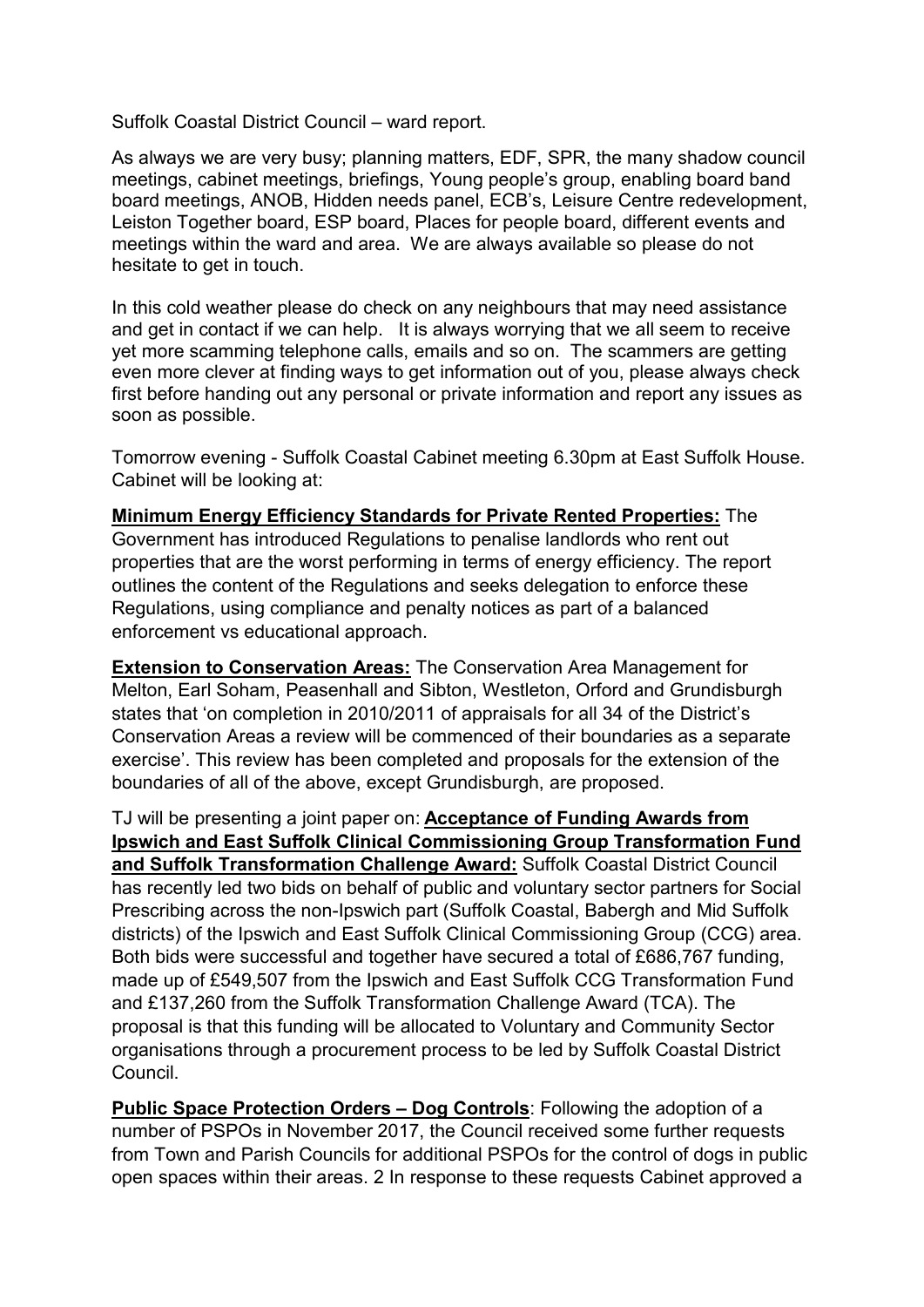public consultation on the following draft PSPOs:  $\neg$  Dogs on Leads on Charsfield Recreation Ground  $\neg$  Dogs on Leads on Martello Park Gardens, Felixstowe  $\neg$  Dogs on Leads on Felixstowe Town Hall Gardens  $\neg$  Dogs on Leads on Felixstowe Seafront Gardens  $\neg$  Exclusion of Dogs from Langer Park Children's' Play Area  $\neg$ Exclusion of Dogs and Dogs on Leads on Defined Areas of Thorpeness Beach from 1 May to 30 September The consultation closed on 21 December 2018 and the majority of responses supported the introduction of the PSPOs.

East Suffolk Performance Report – Quarterly Performance Quarter 3 2018-19: This joint report for Suffolk Coastal and Waveney provides an overview of the Councils' performance and progress against the deliverables within the East Suffolk Business Plan.

## Other news:

Local Plan – Published for Final Comments - Suffolk Coastal has taken its next step towards finalising its Local Plan. The Final Draft Local Plan has been published to provide stakeholders and the public with a final chance to comment on the plan. A six-week consultation was launched on Monday, 14 January, and runs to Monday, 25 February, with people being given the opportunity to have their say on the soundness of the plan, after it was agreed at an extraordinary meeting of the Full Council on Thursday, 3 January 2019. The Local Plan sets out the policies which will guide development in the District over the period to 2036, and contains policies which will be used to determine planning applications. The plan identifies how much growth should take place and where this should be located. This consultation is designed to bring in comments in relation to the soundness of the plan and whether legal and procedural requirements have been met. Following this, the draft Local Plan, along with the comments made during this consultation, will be submitted to the Planning Inspectorate and an Examination will be conducted by an independent Planning Inspector to determine whether the Plan can be adopted. This Examination will include a Public Hearing, which will be held by the Planning Inspector, where people who have made written responses to the consultation will have the opportunity to discuss their comments.

The Council has arranged drop-in sessions which are open to anyone to attend to find out more about the Final Draft Local Plan and how to respond. Saxmundham Market Hall, 29 High Street, Saxmundham, IP17 1AF – Wednesday 6th February 3pm – 7pm The Final Draft Local Plan and supporting documents are available to view at www.eastsuffolk.gov.uk/finaldraftlocalplan.

Copies of the Final Draft Local Plan are also available at local libraries across the District. Copies are also available for inspection at the Council's Customer Service Centre, Woodbridge Library, New Street, Woodbridge, IP12 1DT. All comments must be received by 5pm on Monday, 25 February 2019.

Enabling Broadband Programme Update (TJ sits on this board). Under this programme, the Council had allocated substantial funding to fund wireless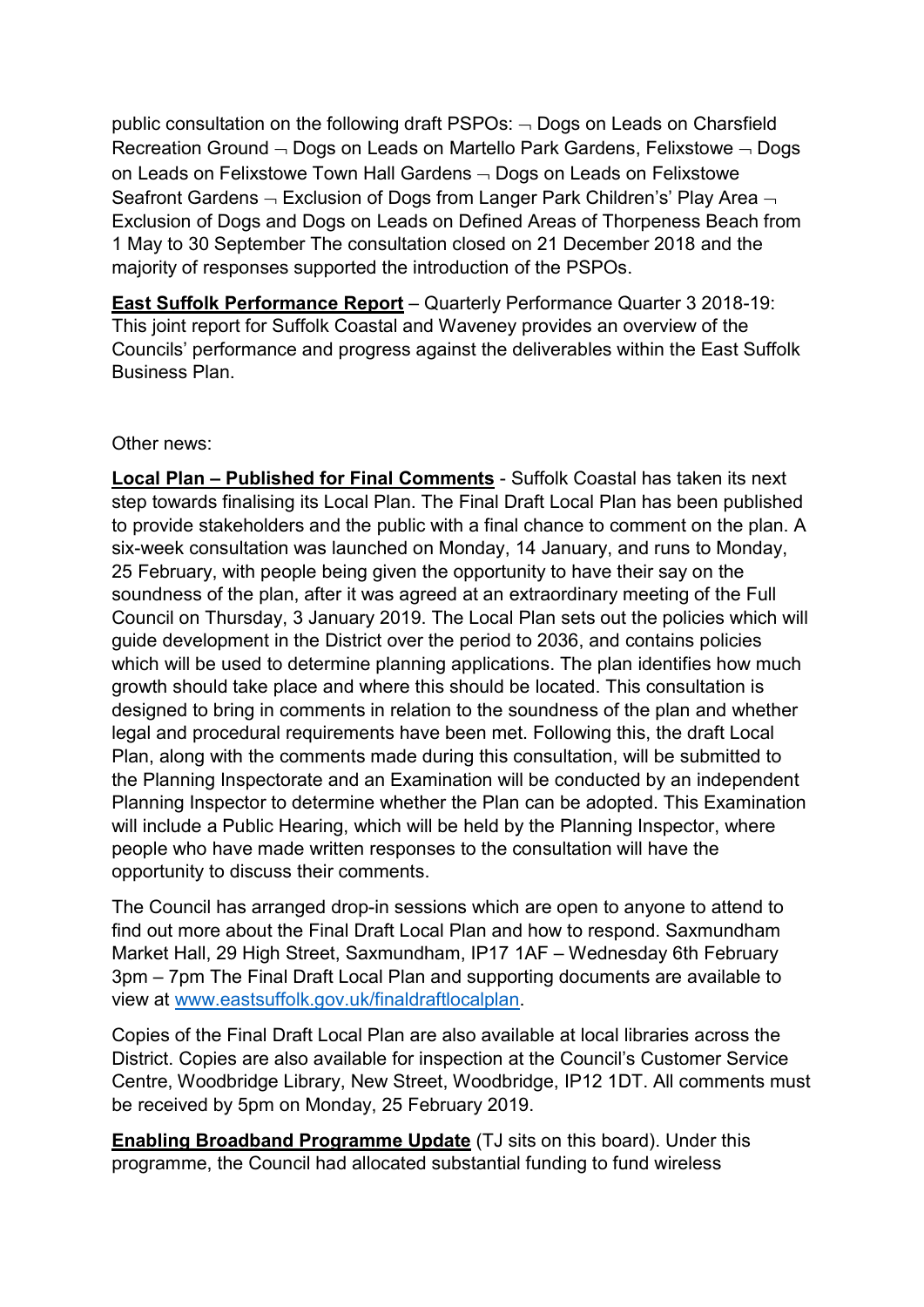broadband provision in order to cover those 2% of properties across the District that won't benefit from the Suffolk Better Broadband scheme -these properties will be predominantly be in rural areas. We have issued contracts with two local companies (Fram Broadband and RADE) to build the necessary infrastructure we need in the District. Those companies have now begun purchasing, and siting, additional equipment to enhance the service to residents, businesses and visitors alike. Fram Broadband has extended the coverage in the Framlingham, Saxtead, Bruisyard and Gt Glenham parishes. Similarly, RADE has enhanced the coverage in the North of the District, along the Blyth Valley and Leiston/Theberton areas. We will obviously keep you updated on the infrastructure build, as it progress. However, if you or anyone you know is experiencing difficulties accessing highspeed broadband from traditional providers, do contact these operators to see if you can benefit from a highspeed service as part of this investment by your District Council. We are putting this investment in because we want to ensure that on one is left behind, as highspeed broadband is essential to the prosperity of our District.

Businesses invited to knowledge-sharing event - As part of the ongoing work between Innovation Martlesham and Suffolk Coastal District Council, local businesses are invited to a knowledge sharing event in February. Attendees of this event will benefit from the knowledge Innovative Martlesham (IM) has gained from working with over a hundred companies, who are part of the IM cluster at Adastral Park, Ipswich. The session will provide a good overview of the key issues for anyone planning to build a public image for their company and establish confidence in potential customers and partners. The event will feature guest speakers Dr Nick Milner - CEO and Founder of Milner Marketing Ltd, Mike Ward – Marketer and ISO Auditor, Mark Pendleton - Immediate past Chair, New Anglia LEP & Deputy Lieutenant of Suffolk & Chair Suffolk Lieutenancy Business & Enterprise Group and Andy Brown - Head of Sustainability, Anglian Water. The event is taking place on Tuesday, 19 February 2019, between 10:30am - 12:30pm at Adastral Park. 5 Numbers are strictly limited, so make sure you don't miss out by booking your space now at www.innovationmartlesham.com/events/company-credibility-smoke-andmirrors-or-the-realdeal/

Reaction to Sizewell C stage 3 consultation - Community leaders from across east Suffolk met members of the Sizewell C Joint Local Authorities Group (JLAG) on Tuesday, 22 January, to discuss their views, raise questions and offer initial observations on EDF Energy's Sizewell C Stage 3 Pre-Application consultation. Over 100 attendees, representing around 30 town and parish councils were represented at the busy event, attracting an energetic atmosphere with a constant buzz of discussion and examination. Many aspects of EDF Energy's consultation proposals were raised during question and answer sessions and round table discussions. The main message that came across loud and clear from the meeting was that EDF Energy has taken on the feedback given by local communities as part of their Stage 2 consultation and has provided much more detail at Stage 3 in regards to their mitigations and proposals. However, there are some aspects that still lack clarity, and this level of detail is needed to ensure local communities have all the information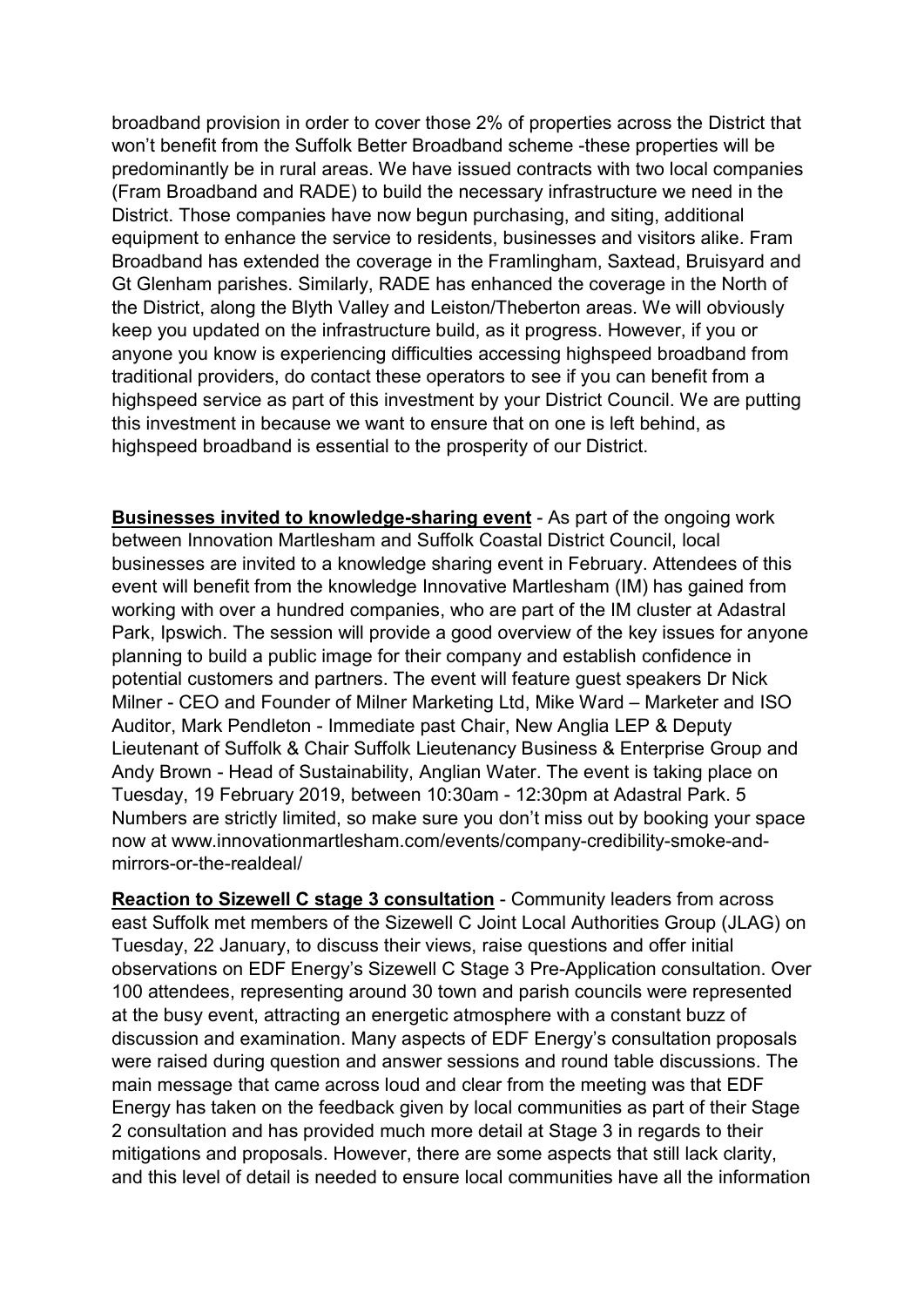required to respond in a full and considered way to their proposals. Elements of mitigation where further information would be beneficial primarily focus transport and accommodation. There is also a clear sentiment that EDF Energy need to do more to try and make a marine led strategy work as a preferred option. Other key areas raised by the community during discussions were: · Pylons – Concerns about increasing number required and how / where they will be sited · Design of station – Appearance of the buildings are not in keeping with surrounding natural environment, do not necessarily complement appearance of existing stations and there is concern that more buildings are proposed than are actually required 6 · Scale of construction – Concerns that EDF Energy has dropped the marine-led transport option for getting construction materials to site far too eagerly without thorough consideration and that the rail-led option may not be their next preference · Economy – It is still not clear how much benefit will come to local population as a result of such upheaval, with so much disruption. Skilled jobs on site may well be at the cost of skilled labour currently at other local businesses which will struggle to recruit if they lose their workforce · Transport – There remains strong support for SEG way (4 Village Bypass), including from both councils. Concerns continue in regards to the impact on existing road infrastructure which is close to capacity in many places · Pressure on local services – There is a strong feeling that local health, police and support services may come close to breaking point with so many coming to area for concentrated period of time. There remain question marks around how EDF Energy will maintain staff presence at proposed accommodation points · Legacy – Will the area be left better or worse off once the station is built and in operation? There is concern that EDF Energy's plans do not go far enough to give real long-lasting positive socio-economic positive impact To review the joint response previously submitted to EDF Energy at Stage 2, visit: www.eastsuffolk.gov.uk/planning/sizewell-nuclear-power-station/stage-twoconsultation/ To view EDF Energy's Stage 3 consultation materials visit: www.sizewell.edfenergyconsultation.info/

We want Your Memories - Suffolk Coastal has launched an appeal for people's fond memories of the Council over the last 45 years. In April this year, Suffolk Coastal and Waveney District Councils are merging to create a new 'super district' known as East Suffolk Council. As such, Suffolk Coastal District Council, which was created in 1974, will cease to exist – after 45 years of providing services to local people. And, to mark this historic event, Suffolk Coastal is creating a short history of the Council to be placed on the website and circulated locally. So Suffolk Coastal is appealing to the public, its current and past staff and Councillors to give us any tales and pictures of good memories involving the Council, particularly from the early days of the 1970s and 80s. Selected memories will be collated as part of the Suffolk Coastal history, to be published online and locally, and will form part of a celebration event to be held at Snape in mid March. Send your memories to: communications@eastsuffolk.gov.uk – and mark them Suffolk Coastal memories. Closing date for submissions is 9am on Monday, 11 February 2019.

**Scottish Power Renewables – 4 Consultation** – deadline for responses  $26<sup>th</sup>$ March. Copies of the many lever arch folders are also available to view at local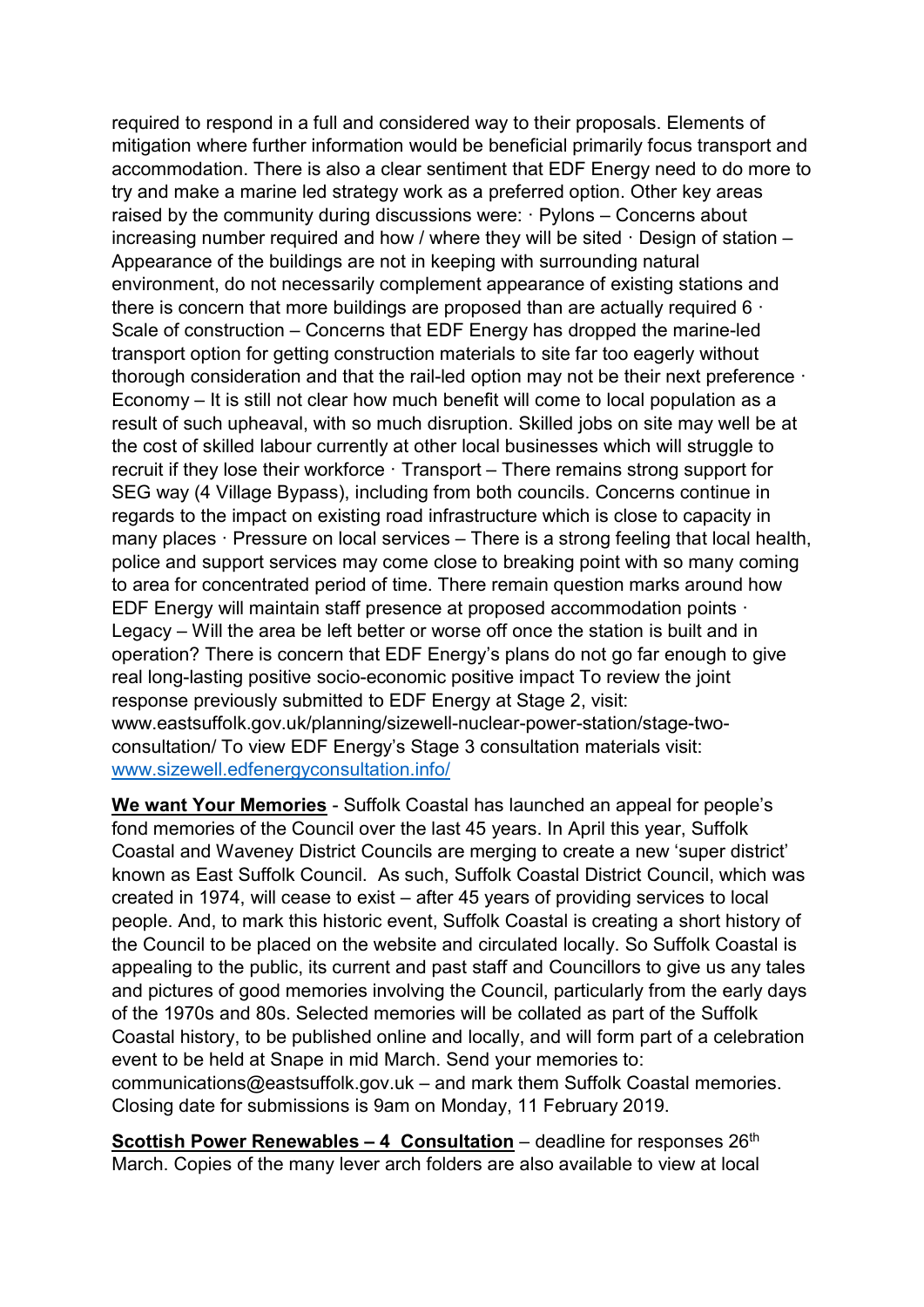## libraries. https://www.scottishpowerrenewables.com/pages/ea\_one\_north\_phase\_4\_consultati on.aspx

Ĥ.

| Friston    | Friston Village Hall, Church Road, Friston, Saxmundham, IP17 1PU            | 10am - 4pm  |
|------------|-----------------------------------------------------------------------------|-------------|
| Aldeburgh  | Aldeburgh Church Hall, Victoria Road, Aldeburgh, IP15 5EA                   | 2pm - 7pm   |
| Leiston    | Sizewell Sports and Social Club, King George's Avenue, Leiston, IP16<br>4JX | $2pm - 7pm$ |
| Orford     | Town Hall, Market Hill, Orford, Woodbridge, IP12 2NZ                        | 2pm - 7pm   |
| Knodishall | Knodishall Village Hall, School Road, Knodishall, IP17 1UD                  | $2pm - 7pm$ |
| Thorpeness | Thorpeness Country Club, The Benthills, IP16 4NU                            | 10am - 4pm  |
| Southwold  | Stella Peskett Hall, Mights Road, Southwold, IP18 6BE                       | 2pm-7pm     |
| Friston    | Friston Village Hall, Church Road, Friston, Saxmundham, IP17 1PU            | $2pm - 7pm$ |
| Thorpeness | Thorpeness Country Club, The Benthills, IP16 4NU                            | $2pm - 7pm$ |
| Aldeburgh  | Aldeburgh Church Hall, Victoria Road, Aldeburgh, IP15 5EA                   | 2pm - 7pm   |
|            |                                                                             |             |